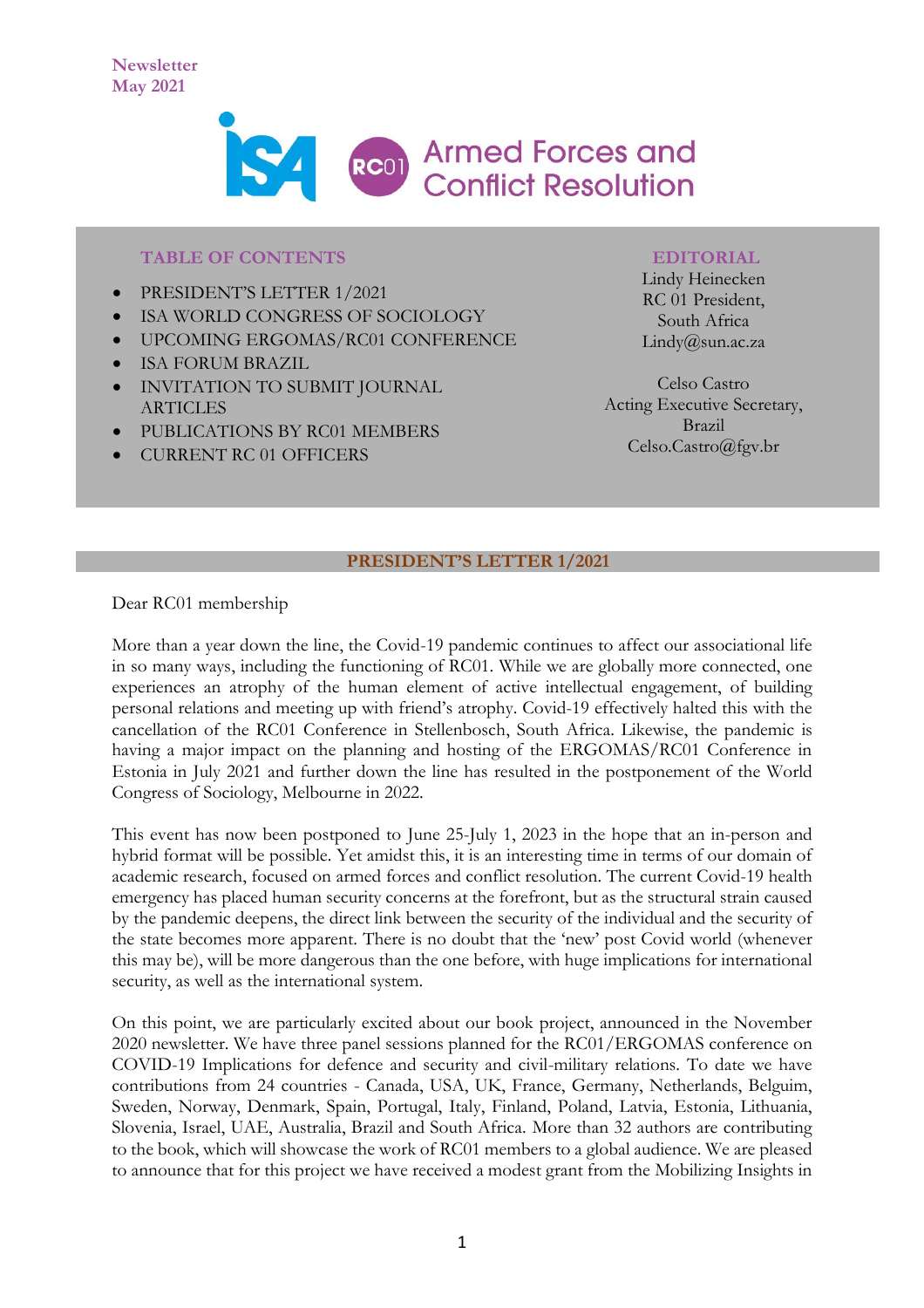

Defence and Security (Minds), Canadian National Defence, to support the research and publication of this timely work. If there is anyone who would still like to contribute to this volume from another country, please contact myself [\(Lindy@sun.ac.za\)](mailto:Lindy@sun.ac.za), or Christrian Leuprecht [\(christian.leuprecht@rmc-cmr.ca\)](mailto:christian.leuprecht@rmc-cmr.ca).

This project serves as an indication of what international collaboration is and the purpose of RC01. We are only as strong as our membership and if you have not, I urge you to renew your membership to ensure that our association stays alive, relevant and globally representative. With there being an ever-widening knowledge gap on the armed forces within broader society, we have the collective responsibility to serve as knowledge providers, the think-tank to ensure informed decision-making in our area of expertise.

Last, but no means least, I want to use this opportunity to expresses our appreciation towards out long-standing Secretary/Treasurer Uroš Svete who has served in this capacity since 2008. Due to him taking up a new position and additional work pressure he has stepped down from this role. In the meantime, our Vice-President Celso Castro has taken over this role, until our next elections. We will be having our next board meeting during the ERGOMAS/RC01 Conference in July.

**Lindy Heinecken President RC01**

## **ISA WORLD CONGRESS OF SOCIOLOGY**

In the last few months both Celso Castro and myself have attended a sequence of meetings to discuss the way forward on hosting the World Congress. On its meeting held on May 1, 2021 and after extensive debate and inputs from the RCs, the Assembly of Councils of the ISA reached the decision to postpone to XX ISA World Congress of Sociology in Melbourne Australia in July 2022 to June 25-July 1, 2023. Given the current Covid-19 restrictions on travel, cost of flights and ongoing health emergency, it was not considered viable to present the Congress in 2022. Intellectually, the majority felt that the richness of discussion and opportunities for networking would be lost if the Congress was presented fully online in 2022. The decision was overwhelming in favour of a hybrid Congress for 2023 to accommodate those who can attend in person, but to make provision for a hybrid format for those who cannot attend.

Given the postponement of the World Congress, it was also decided to extend the term and mandate of presented elected members serving on the Executive and ISA board. A decision still needs to be taken as to whether this pertains to ISA membership. Other matters discussed was the Congress registration fees, as well as the high costs of ISA Membership. This has been a matter of concern for RC01 and will now serve before the ISA Executive.

#### **UPCOMING ERGOMAS/RC01 CONFERENCE**

**Joint ERGOMAS-RC01 Conference in Tartu, Estonia – 19-23 July 2021** *Hosted at the Institute of Social Studies, University of Tartu, Estonia* **The conference will by hybrid – with in-person and online participation!**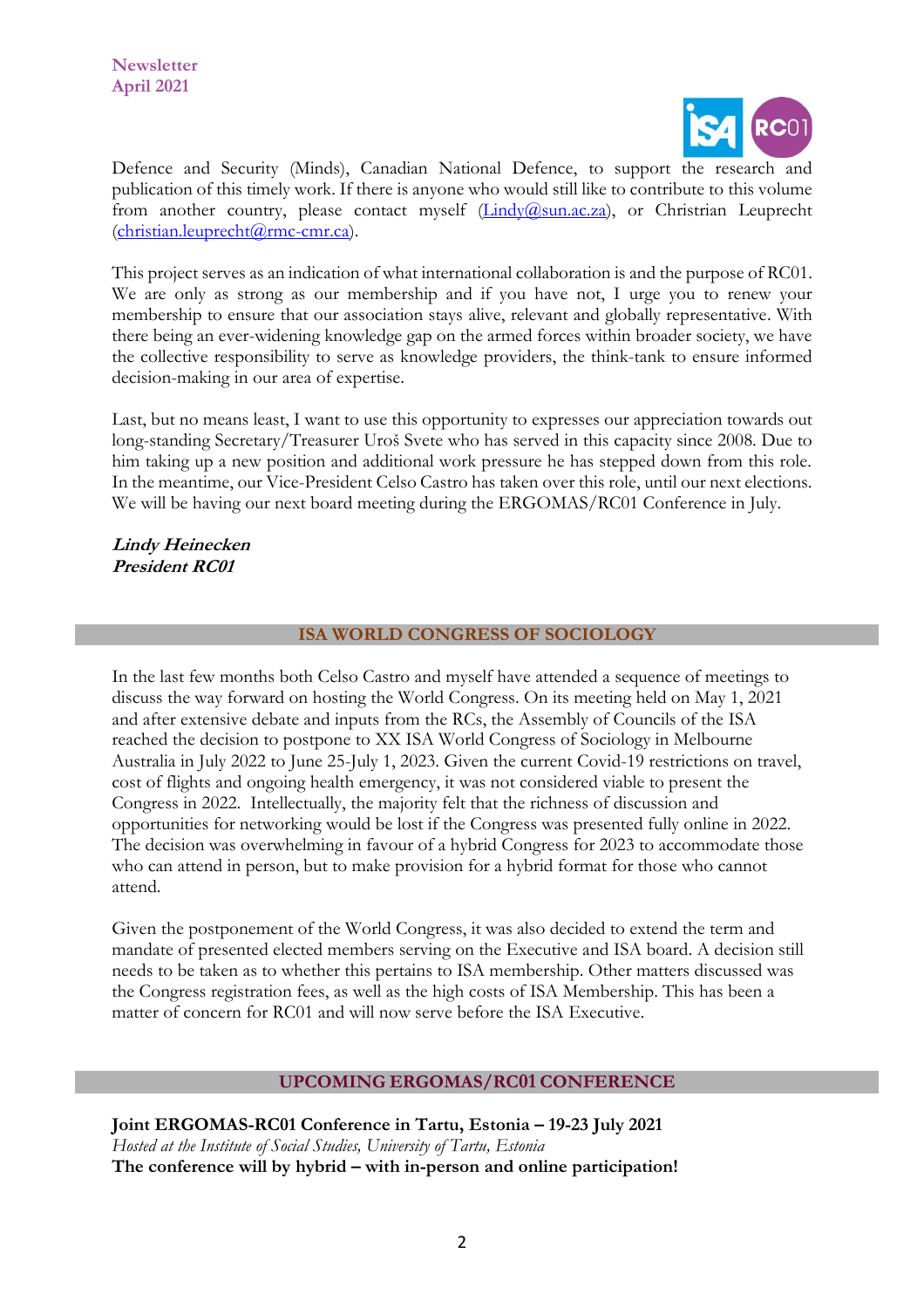

The theme for this conference will be **Dynamic armed forces in changing societies: Challenges for research in and on the military**. Societal changes have sped up in the last decades, partly due to the acceleration of social time, "information dependency", and mediazation of all aspects of life, including security and defence. These processes, together with a rapidly changing threat landscape, place unprecedented demands on the military. At present, we see for example, how global powers become more confrontational regarding economic, political, and social issues. At the same time, we see the rapid development in technology in terms of artificial intelligence and the use of drones, which is changing the nature of war, as well as the role and functions of armed forces and relations between states. Within states, the rise of populism, increasing authoritarianism, xenophobia and racism are giving rise to new forms of insecurities and risks, often drawing the military into internal security roles. All these aspects in turn affect civil-military relations, defence transformation and military/police relations?

To address these issues, there is the need for high quality research to contextualize the effect these societal forces are having on the role and functions of the military. Accordingly the aim of this  $16<sup>th</sup>$ biennial ERGOMAS conference, together with RC01 in Tartu aims to bring together novel theoretical and methodological issues in the field of military studies. More detailed information about ERGOMAS and the Working Groups can be found at the ERGOMAS website: [http://www.ergomas.ch/](https://eur03.safelinks.protection.outlook.com/?url=http%3A%2F%2Fwww.ergomas.ch%2F&data=04%7C01%7C%7C6df7487e3fcf467438bc08d909901c32%7Ca6fa3b030a3c42588433a120dffcd348%7C0%7C0%7C637551336881623794%7CUnknown%7CTWFpbGZsb3d8eyJWIjoiMC4wLjAwMDAiLCJQIjoiV2luMzIiLCJBTiI6Ik1haWwiLCJXVCI6Mn0%3D%7C1000&sdata=3%2Fu7G%2FEh16QcHnbjMXwvBjmvOFVVGs32m%2F1ovsBylsU%3D&reserved=0) and at the RC01 Website [https://www.isa-sociology.org/en/research](https://eur03.safelinks.protection.outlook.com/?url=https%3A%2F%2Fwww.isa-sociology.org%2Fen%2Fresearch-networks%2Fresearch-committees%2Frc01-armed-forces-and-conflict-resolution%2F&data=04%7C01%7C%7C6df7487e3fcf467438bc08d909901c32%7Ca6fa3b030a3c42588433a120dffcd348%7C0%7C0%7C637551336881623794%7CUnknown%7CTWFpbGZsb3d8eyJWIjoiMC4wLjAwMDAiLCJQIjoiV2luMzIiLCJBTiI6Ik1haWwiLCJXVCI6Mn0%3D%7C1000&sdata=kT%2FxiQoj7gmKyb736UB%2BCQaFQvVleSPSgP9Fp5aOgV8%3D&reserved=0)[networks/research-committees/rc01-armed-forces-and-conflict-resolution/](https://eur03.safelinks.protection.outlook.com/?url=https%3A%2F%2Fwww.isa-sociology.org%2Fen%2Fresearch-networks%2Fresearch-committees%2Frc01-armed-forces-and-conflict-resolution%2F&data=04%7C01%7C%7C6df7487e3fcf467438bc08d909901c32%7Ca6fa3b030a3c42588433a120dffcd348%7C0%7C0%7C637551336881623794%7CUnknown%7CTWFpbGZsb3d8eyJWIjoiMC4wLjAwMDAiLCJQIjoiV2luMzIiLCJBTiI6Ik1haWwiLCJXVCI6Mn0%3D%7C1000&sdata=kT%2FxiQoj7gmKyb736UB%2BCQaFQvVleSPSgP9Fp5aOgV8%3D&reserved=0) 

## **Important dates:**

Draft program: 15 May 2021 Deadline for early registration: 30 May 2021 Deadline for registration: 15 June 2021

## **ISA FORUM OF SOCIOLOGY, PORTO ALEGRE, BRAZIL 14-18 JULY 2021**

The [IV ISA Forum of Sociology,](https://nam10.safelinks.protection.outlook.com/?url=https%3A%2F%2Fwww.isa-sociology.org%2Fen%2Fconferences%2Fforum%2Fporto-alegre-2021&data=04%7C01%7CCelso.Castro%40fgv.br%7C7b8bfca0903e425059a908d90a1923d2%7C79f6b639ab1242808077bdbeef869b33%7C0%7C0%7C637551925384429652%7CUnknown%7CTWFpbGZsb3d8eyJWIjoiMC4wLjAwMDAiLCJQIjoiV2luMzIiLCJBTiI6Ik1haWwiLCJXVCI6Mn0%3D%7C1000&sdata=0bk%2BsiZxdhjrv9HzGYJg%2FSQdld5Ww8ZVaiEIGH%2BE308%3D&reserved=0) originally scheduled to be held in Porto Alegre, Brazil, changed to a virtual event, which took place in 14-18 July with the theme Democracy, Environment, Inequalities and Intersectionality. Attendance was much lower than initially expected. However, RC01 was present in three panels:

- Sociología de los militares en América Latina
- Role & Conditions of Women in Conflict & Post-Conflict Zones
- New Professionalism in Armed and Security Forces / Nuevo profesionalismo en las Fuerzas Armadas y de seguridad, JOINT SESSION WITH RC52

All session recordings of the Forum are available online for all registered participants. Over 800 sessions including more than 3,000 papers by sociologists from 105 countries can be accessed in the Forum Online Program [here.](https://nam10.safelinks.protection.outlook.com/?url=https%3A%2F%2Fisaconf.confex.com%2Fisaconf%2Fforum2020%2Fmeetingapp.cgi&data=04%7C01%7CCelso.Castro%40fgv.br%7C7b8bfca0903e425059a908d90a1923d2%7C79f6b639ab1242808077bdbeef869b33%7C0%7C0%7C637551925384429652%7CUnknown%7CTWFpbGZsb3d8eyJWIjoiMC4wLjAwMDAiLCJQIjoiV2luMzIiLCJBTiI6Ik1haWwiLCJXVCI6Mn0%3D%7C1000&sdata=oP%2BZrIC3qGjBchv4apvPxd9H8TFRV3w1C%2FZEqWkQ70I%3D&reserved=0)

A big word of thanks to the Vice President of RC01, Celso Castro, for organising these sessions. For further information, see: [https://www.isa-sociology.org/en/conferences/forum/porto](https://www.isa-sociology.org/en/conferences/forum/porto-alegre-2020)[alegre-2020.](https://www.isa-sociology.org/en/conferences/forum/porto-alegre-2020)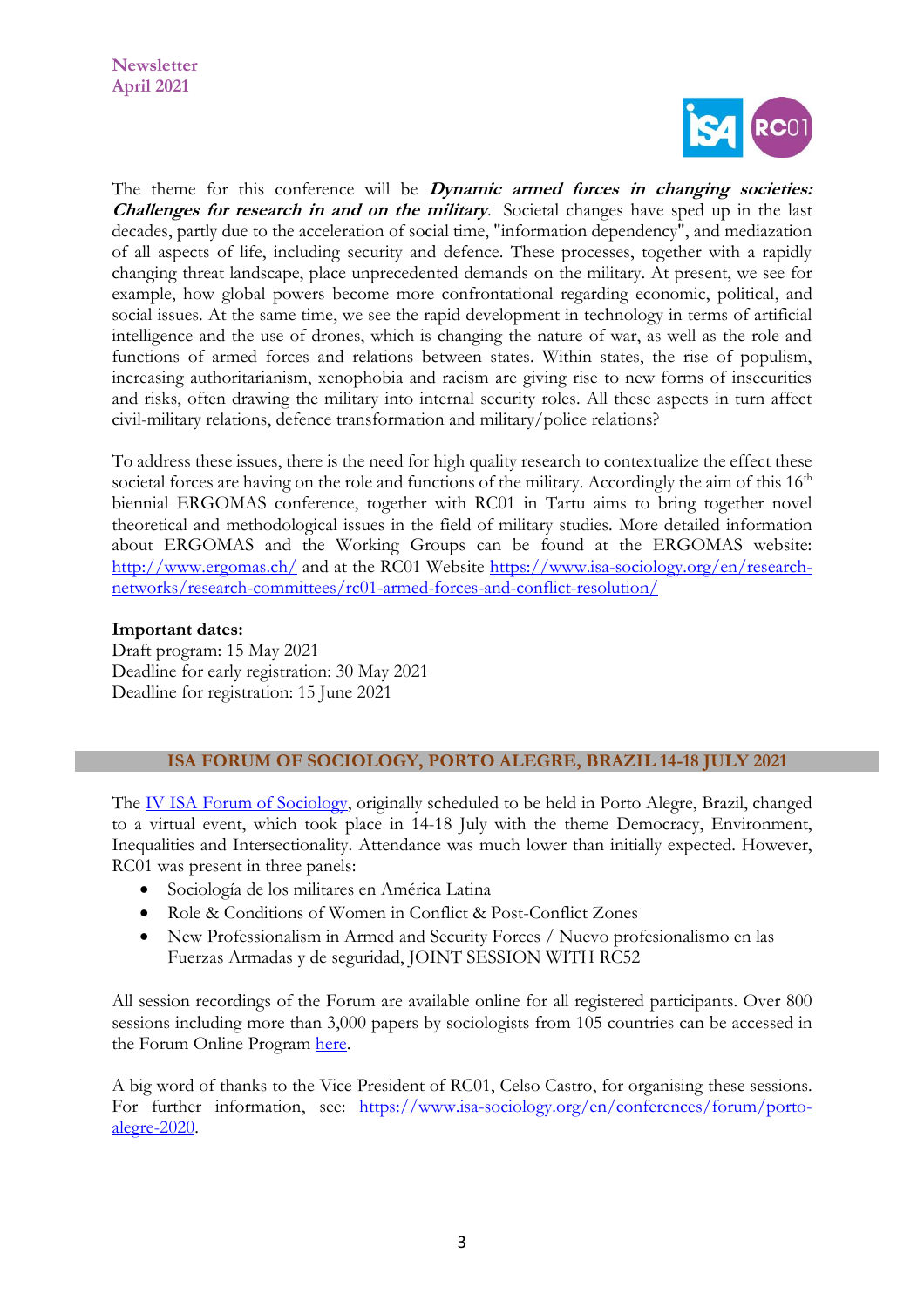**Newsletter April 2021**



#### **INVITATION TO SUBMIT JOURNAL ARTICLES**

An invitation has been received from Dr Connie Buscha, As Managing Editor of *Armed Forces & Society*, for you to submit manuscript submissions on topics at the intersection of the military and society, those which examine policy and theoretical issues that arise as "military and civilian sectors negotiate their shared role in society and on the world stage. As an international peer-reviewed journal, the journal strives to provide an inclusive platform to investigate and discuss issues relevant to all societies and militaries, conventional and unconventional. Please visit the homepage at [https://journals.sagepub.com/home/afs](https://nam10.safelinks.protection.outlook.com/?url=https%3A%2F%2Fjournals.sagepub.com%2Fhome%2Fafs&data=04%7C01%7CCelso.Castro%40fgv.br%7C0f7c107040714d64bd8e08d8ea45fbb1%7C79f6b639ab1242808077bdbeef869b33%7C0%7C0%7C637516933617975360%7CUnknown%7CTWFpbGZsb3d8eyJWIjoiMC4wLjAwMDAiLCJQIjoiV2luMzIiLCJBTiI6Ik1haWwiLCJXVCI6Mn0%3D%7C1000&sdata=A3KmsF4Fh2RH8kf4lEgZ3YH0aIQTN3mxKY4QRHD2HxA%3D&reserved=0) for more information or contact, Dr. Connie Buscha, at  $\frac{a}{\text{is}journal}$  *(a)* txstate.edu with any questions or concerns.

#### **RECENT PUBLICATIONS BY RC01 MEMBERS**

#### **Book:**

Kuehn, David and Yagil Levy. 2021. *Mobilizing Force: Linking Security Threats, Militarization, and Civilian Control*  (Boulder, CO: Lynne Rienner Publishers).

#### **Chapters:**

Kuehn, David and Yagil Levy. 2021. "Theorizing Threats, Militarization and Democratic Civilian Control," in *Mobilizing Force: Linking Security Threats, Militarization, and Civilian Control*, eds. David Kuehn and Yagil Levy (Boulder, CO: Lynne Rienner Publishers), pp. 223-244.

Levy, Yagil. 2020. Military and Religion, in Handbook of Military Sciences, ed. Anders McD Sookermany (Berlin: Springer), [https://link.springer.com/referenceworkentry/10.1007/978-3-030-02866-4\\_32-1](https://link.springer.com/referenceworkentry/10.1007/978-3-030-02866-4_32-1).

Levy, Yagil. 2021. "Israel: Remilitarized Threats and Military Contrarianism", in *Mobilizing Force: Linking Security Threats, Militarization, and Civilian Control*, eds. David Kuehn and Yagil Levy (Boulder, CO: Lynne Rienner Publishers), pp. 17-36.

Resteigne, Delphine. Les armées et les *constabulary missions* sur le territoire national : étude du cas belge. In Muxel, A., Jankowski B., Thura M, (eds), *La Sociologie militaire. Héritages et nouvelles perspectives*, Brussels : Peter lang, pp. 361-382, 2021.

Resteigne, Delphine and Manigart, Philippe. "*The Different Soldiers: A Look at Diversity and Inclusion in Military Organizations*". In: Heeren-Bogers J., Moelker R., Kleinreesink E., Van der Meulen J., Soeters J., Beeres R. (eds) The Yin-Yang Military. Springer, Cham, 2021.

#### **Articles:**

Acosta, Laura. (2021). Victimhood dissociation and conflict resolution: evidence from the Colombian peace plebiscite. *Theory & Society.* [https://doi.org/10.1007/s11186-020-09423-z](https://nam10.safelinks.protection.outlook.com/?url=https%3A%2F%2Fdoi.org%2F10.1007%2Fs11186-020-09423-z&data=04%7C01%7CCelso.Castro%40fgv.br%7C42d9b6dd846c4b6bbca508d8e9ff932f%7C79f6b639ab1242808077bdbeef869b33%7C0%7C0%7C637516631225070755%7CUnknown%7CTWFpbGZsb3d8eyJWIjoiMC4wLjAwMDAiLCJQIjoiV2luMzIiLCJBTiI6Ik1haWwiLCJXVCI6Mn0%3D%7C1000&sdata=PWqNGo6rApwC5%2FbqiBmx1HwIo22l52%2BWUVZ0H9%2FkQ5E%3D&reserved=0)

Jenne, N. (2020). Civilianizing the armed forces? Peacekeeping, a traditional mission for the military. Defence Studies, 20(2), 105–122. [https://doi.org/10.1080/14702436.2020.1726741](https://nam10.safelinks.protection.outlook.com/?url=https%3A%2F%2Fdoi.org%2F10.1080%2F14702436.2020.1726741&data=04%7C01%7CCelso.Castro%40fgv.br%7C8f219bb633654222247b08d8e9a56ef6%7C79f6b639ab1242808077bdbeef869b33%7C0%7C0%7C637516244055930976%7CUnknown%7CTWFpbGZsb3d8eyJWIjoiMC4wLjAwMDAiLCJQIjoiV2luMzIiLCJBTiI6Ik1haWwiLCJXVCI6Mn0%3D%7C1000&sdata=KNbpgbfH2K6NCMdPN4Xnea%2FzY5%2BfknumFsRUpBIEk3U%3D&reserved=0)